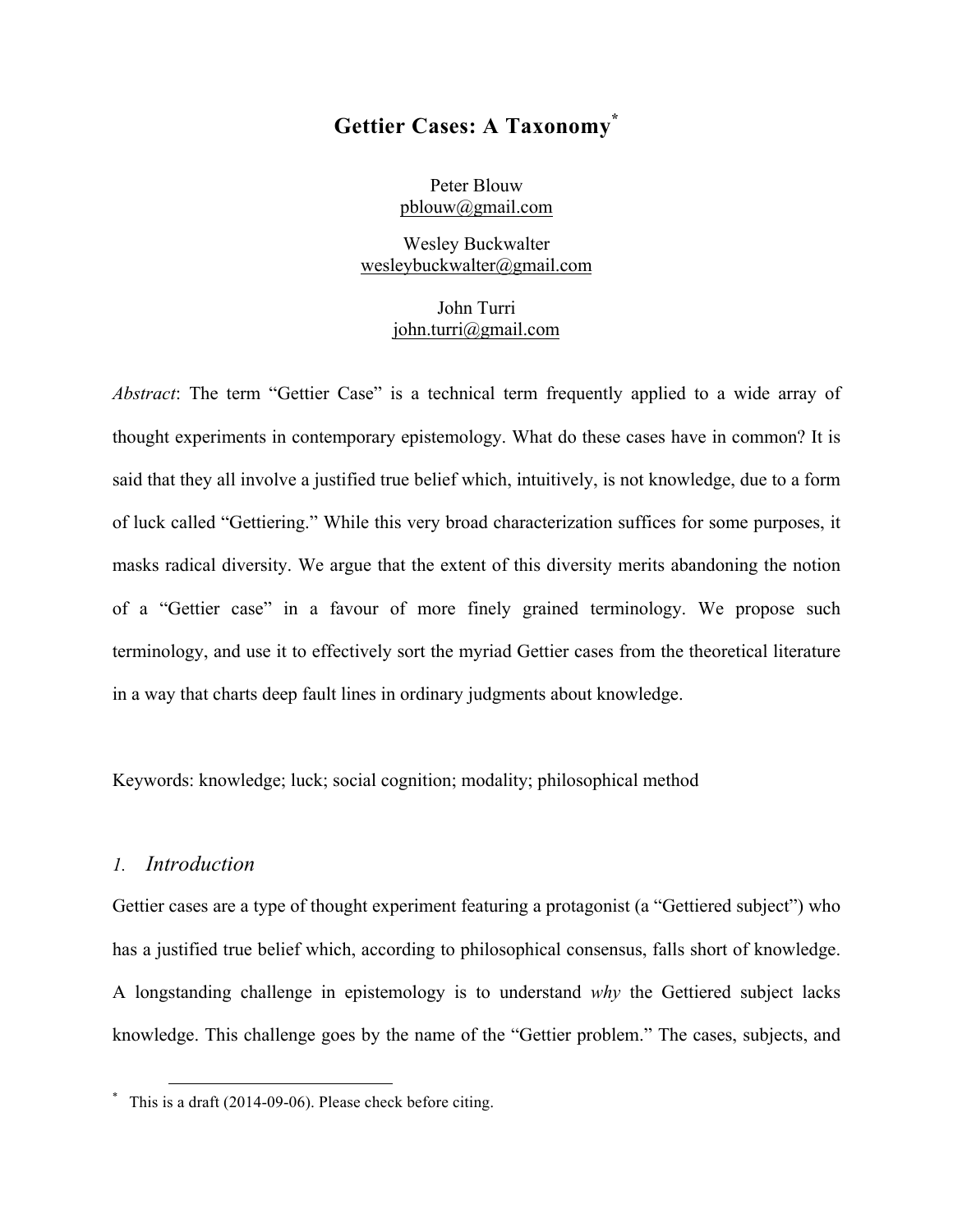problem are all named in honour of Edmund Gettier's (1963) seminal critique of the view that justified true belief and knowledge are equivalent.<sup>1</sup>

Proposed solutions to the Gettier problem are numerous. Many come in the form of new theories of knowledge that are specifically designed to exclude Gettiered beliefs. Examples include theories that identify knowledge with safe justified true belief (e.g. Pritchard, 2005), sensitive true belief (e.g. Nozick, 1981), true belief formed through a reliable cognitive process (e.g. Goldman, 1979), and true belief formed through the exercise of intellectual virtue (e.g. Zagzebski, 1996). These leading theories of knowledge have not only been motivated in part by the need to solve the problem posed by Gettier's original cases, but they also continue to be tested and evaluated against *new* Gettier cases.

In other words, a very popular litmus test for any proposed theory of knowledge is whether it correctly classifies a wide range of Gettier cases. The procedure of developing new theories of knowledge and then testing them against new Gettier cases has, as a result, become *business as usual* in epistemology. And make no mistake, there have been *a lot* of different Gettier cases proposed over the past fifty years (see Shope, 1983).

But given that so many different Gettier cases have been proposed in the literature, is it possible to draw any systematic distinctions amongst them? Philosophers appear to have sensed, sometimes explicitly (e.g. Lycan, 2006) but mostly implicitly, that not all Gettier cases are alike. After all, if they are completely alike, then nothing of substance could turn on inventing a new one. And philosophical arguments do, of course, turn on whether or not a particular theory adequately classifies some newly invented Gettier case. It would therefore be utterly surprising if these cases exhibit no important differences.

 <sup>1</sup> Though similar ideas can be found in the works of Bertrand Russell and the Indian philosopher Sriharsa (see Turri, 2012 for citations).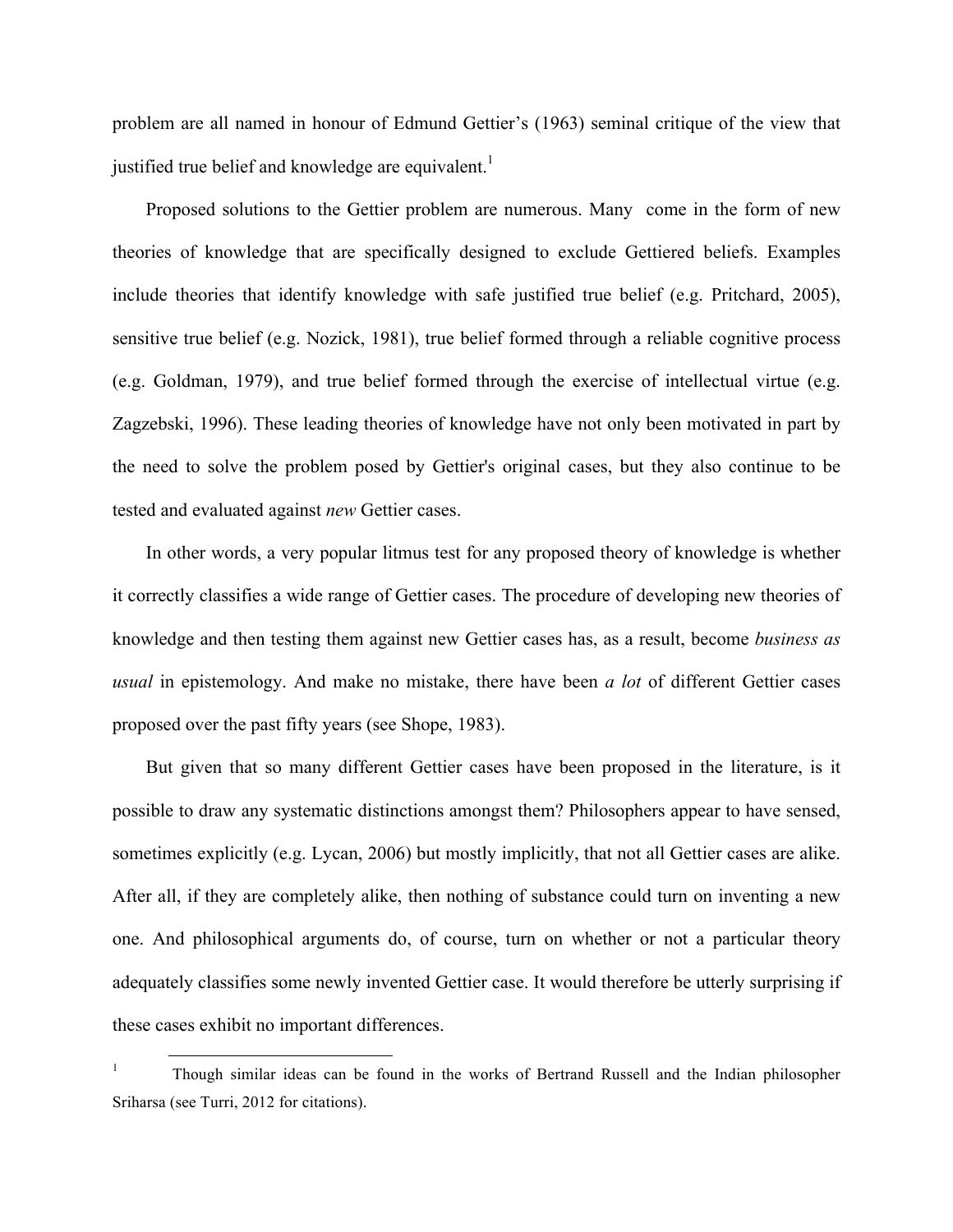Our aim is this paper, accordingly, is to provide a framework for thinking about the differences amongst Gettier cases. The framework is based on three structural dimensions along which Gettier cases are observed to vary (Turri, Buckwalter, & Blouw, *in* press). The first dimension concerns whether an agent forms a belief by becoming directly acquainted with a "truth-maker," or a state of affairs that makes his or her belief true. In some Gettier cases, an agent perceives or infers the existence of a truth-maker, but in other cases, the agent does not. The second dimension concerns whether an agent's acquaintance with an initial truth-maker is preserved over time. In some cases, the truth-maker is threatened but ultimately left undisturbed. In other cases, the threat is successful and the initial truth-maker is replaced with a backup. The third dimension, finally, concerns the degree of resemblance between an initial truth-maker and a backup that replaces it. In some cases the two are highly similar. In other cases, the two are highly dissimilar. For the sake of brevity, we refer to these three structural dimensions in terms of *detection, threat,* and *replacement*.

In what follows, we first use this framework characterize a handful of well-known cases from the epistemology literature. We then demonstrate that the framework generates a taxonomy of at least five "Gettier case" types that correspond to strikingly different patterns of knowledge ascription in ordinary people. On the basis of these structural differences and folk-psychological regularities, we argue that there are groups of Gettier cases that have almost nothing in common with one another. We propose that the notion of a "Gettier case" ought to be abandoned and replaced with a range of more finely distinguished case types.

#### *2. A Three Dimensional Framework*

To analyze Gettier cases, theorists have often thought in terms of a simple "double-luck"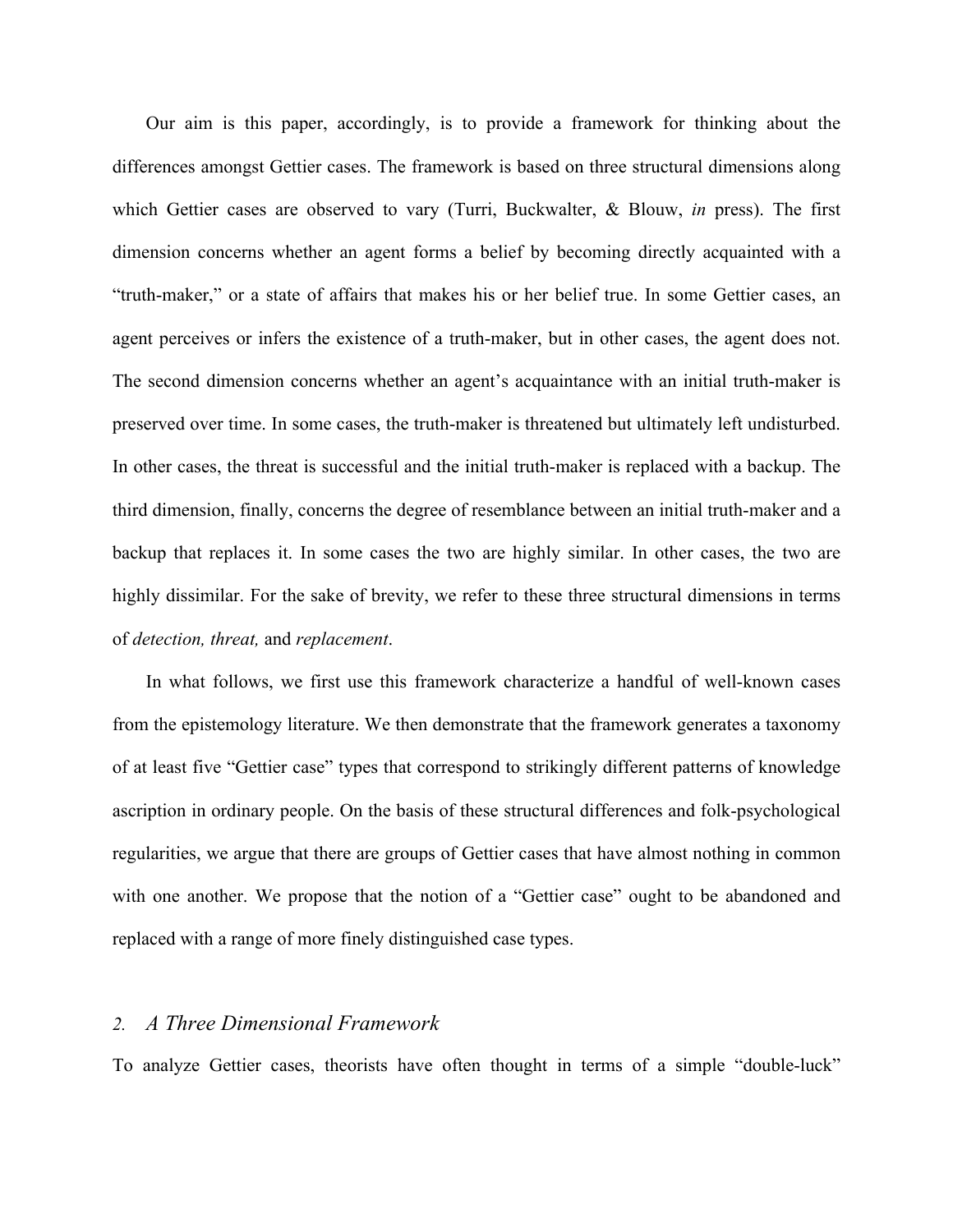structure (Zagzebski, 1996; see also Sosa, 1991, p. 238; Turri, 2011).<sup>2</sup> First, an agent forms a justified belief that P. Then, an element of bad luck makes it such that P would normally be false. Finally, a subsequent element of good luck counteracts the bad, such that P ends up being true. The overall result is a case in which an agent has a justified true belief that P but, intuitively fails to know that P. Within this basic structure, though, there can be very different *kinds* of bad and good luck.

Our first dimension — *Detection* — tracks the presence of a particular sort of bad luck. More specifically, the dimension tracks whether or not an agent initially *succeeds or fails* to detect the truth regarding a believed proposition. Take, for example, a case adapted from a recent paper by Nagel et al. (2013):

[DIAMOND] Emma has just purchased a diamond from a reputable jeweller and placed it in her coat pocket. She accordingly believes that there is a diamond in her pocket. Unfortunately, the stone Emma bought is a fake. But the coat she is wearing used to belong to her grandmother, who secretly stitched a diamond deep into the pocket, directly under the button so that no one would detect it. The grandmother died before revealing this secret, and no one, not even Emma, has noticed the hidden diamond since.

Clearly, Emma fails to detect the truth about the stone she purchased from the jeweller, and her belief is formed on the basis of the misleading appearance of the fake diamond. This failure to

<sup>&</sup>lt;sup>2</sup> The original formulation due to Gettier (1963) characterizes the structure of these cases in terms of the closure of justification under deductive entailment: first, have a subject form justified false belief; then, have them deduce a further belief that just so happens to be true. The result is a Gettier case. Arguably, there is no significant difference between luck and closure-based structural descriptions, since the initial formation of a justified false belief can be characterized in terms of bad luck, while a true belief subsequently acquired through deductive inference can be characterized in terms of good luck.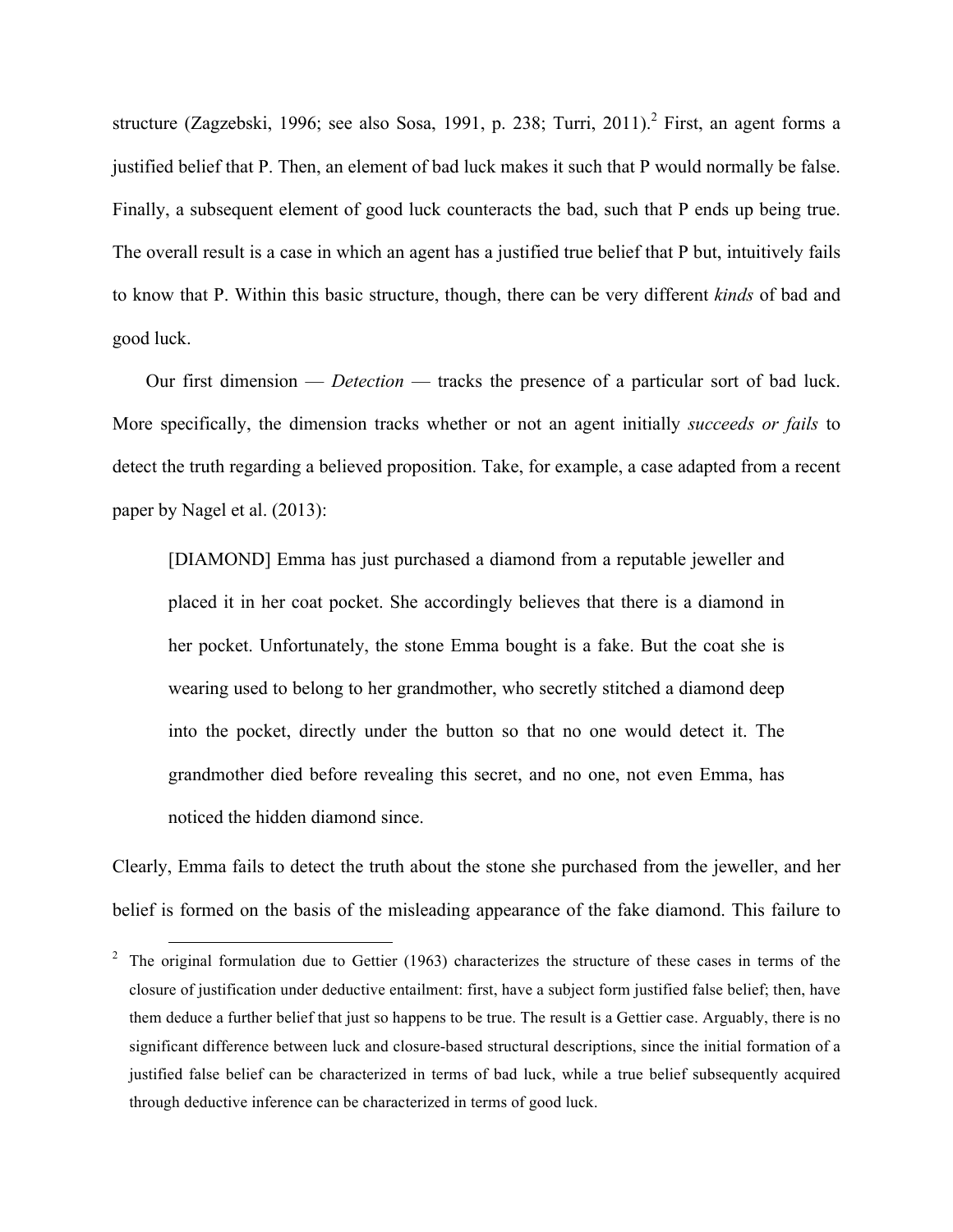detect the truth, moreover, sets the stage for the good luck that is characteristic of Gettier cases to take effect: The grandmother's hidden diamond acts as a backup truth-maker for Emma's belief.

The bad luck in Gettier cases need not work this way, though. Alternatively, a subject can *succeed* at detecting the truth, before subsequently encountering misfortune. Our second dimension of evaluation – *Threat –* tracks the presence of such misfortune. Consider the following classic case as an illustration:

[NEWS] Smith reads a true newspaper account of a political assassination written by a trustworthy reporter. But the victim's associates, wishing to forestall a panic, have blanketed the media with (false) reports that the assassination attempt failed and that the intended victim is alive. Nearly everyone has heard these other reports and believes them. However, by a fluke, Smith misses those reports and continues to believe that the victim is dead (Lycan 2006, p. 157, adapted from a case originally due to Gilbert Harman).

If things had turned out slightly differently, Smith would have read false media reports and subsequently formed a false belief. Thus, he is merely lucky that he detected the truth, and according to some, he fails to possess knowledge of the political assassination as a result. Since the presence of this sort of unsuccessful threat to the truth of a belief is often said to make the difference between knowing and not knowing, the threat dimension captures an important feature of Gettier case structure.

Often, however, a threat to the truth of an agent's belief is successful rather than unsuccessful. A recent case from Starmans & Friedman (2012) nicely illustrate this phenomenon:

[PEN] Katie is in her locked apartment writing a letter. She puts the letter and her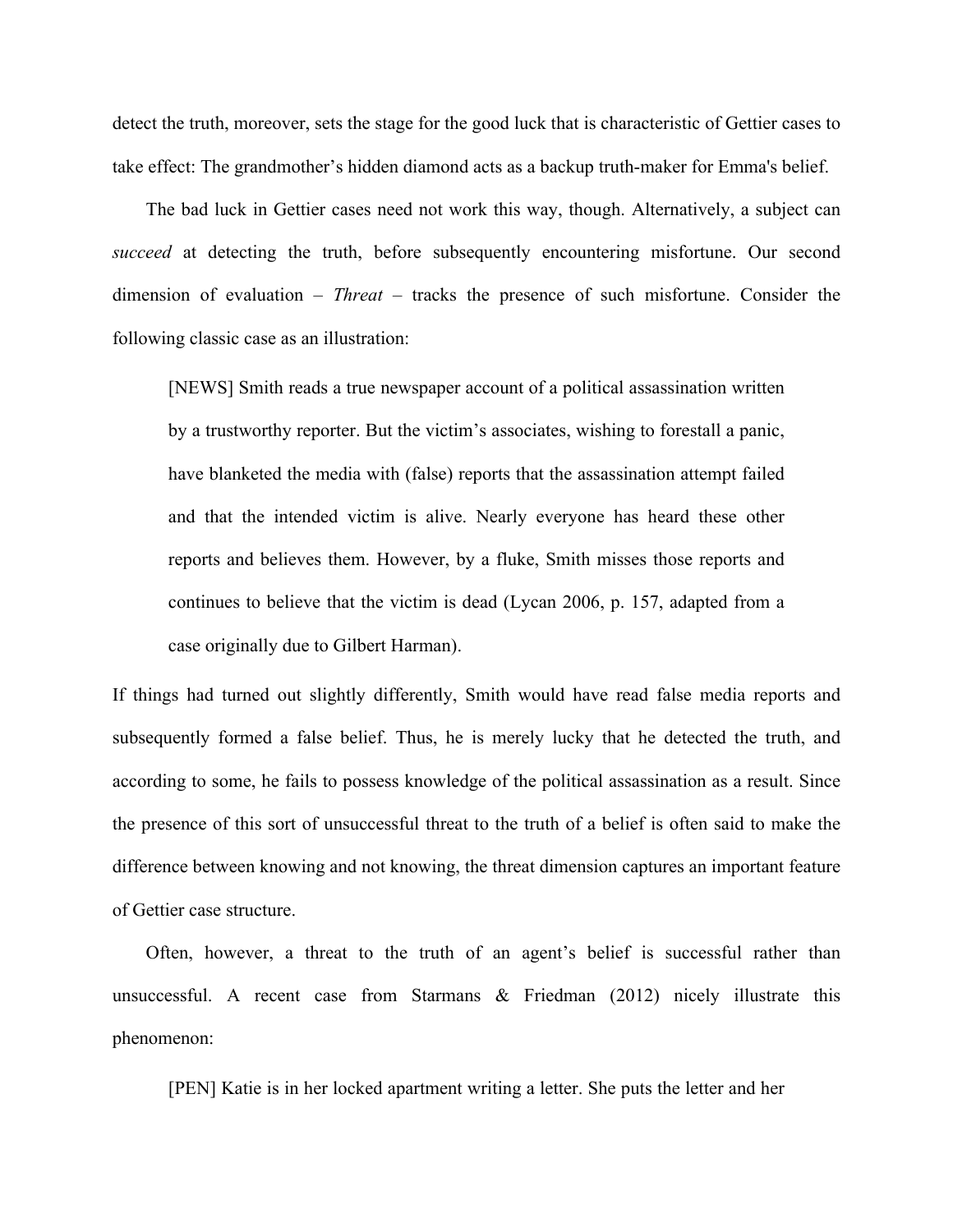blue Bic pen down on her coffee table. Then she goes into the bathroom to take a shower. As Katie's shower begins, two burglars silently break into the apartment. One burglar takes Katie's blue Bic pen from the table. But the other burglar absentmindedly leaves his own identical blue Bic pen on the coffee table. Then the burglars leave. Katie is still in the shower and did not hear anything. (p. 276)

Clearly Katie forms a straightforwardly true belief by detecting a pen on her coffee table. But then bad luck strikes in the form an unnoticed burglary that changes the explanation for why her belief is true. The belief, many philosophers assume, thereby ceases to count as knowledge.

At this point, it is useful to more explicitly contrast PEN with NEWS. Both are Gettier cases involving a protagonist who succeeds at initially detecting the truth. In PEN but not NEWS, misfortune disrupts the truth initially detected. The burglary in PEN is a stroke of bad luck that disrupts the truth-making relation for Katie's belief. Moreover, this disruption sets the stage for a necessary stroke of good luck: the second burglar leaves behind a similar pen that acts as a replacement truth-maker for Katie's belief.

NEWS, on the other hand, involves an unbroken truth-making relation. Smith forms a true belief about the death of a politician on the basis of good evidence, and the connection between this belief and the fact in the world that makes it true is *not* disrupted. Rather, Smith's belief is unsuccessfully threatened, and thus is improbably true rather than unfortunately false*.* This comparison indicates that there can be Gettier cases involving initially truth-detecting agents who face both *successful and unsuccessful* threats to the truth of their beliefs.

Our third dimension — *Replacement* — concerns the kinds of good luck that lend truth to an agent's belief following the occurrence of a successful threat or initial failure to detect. To illustrate, contrast NEWS with both PEN and DIAMOND. In NEWS, nothing restores truth to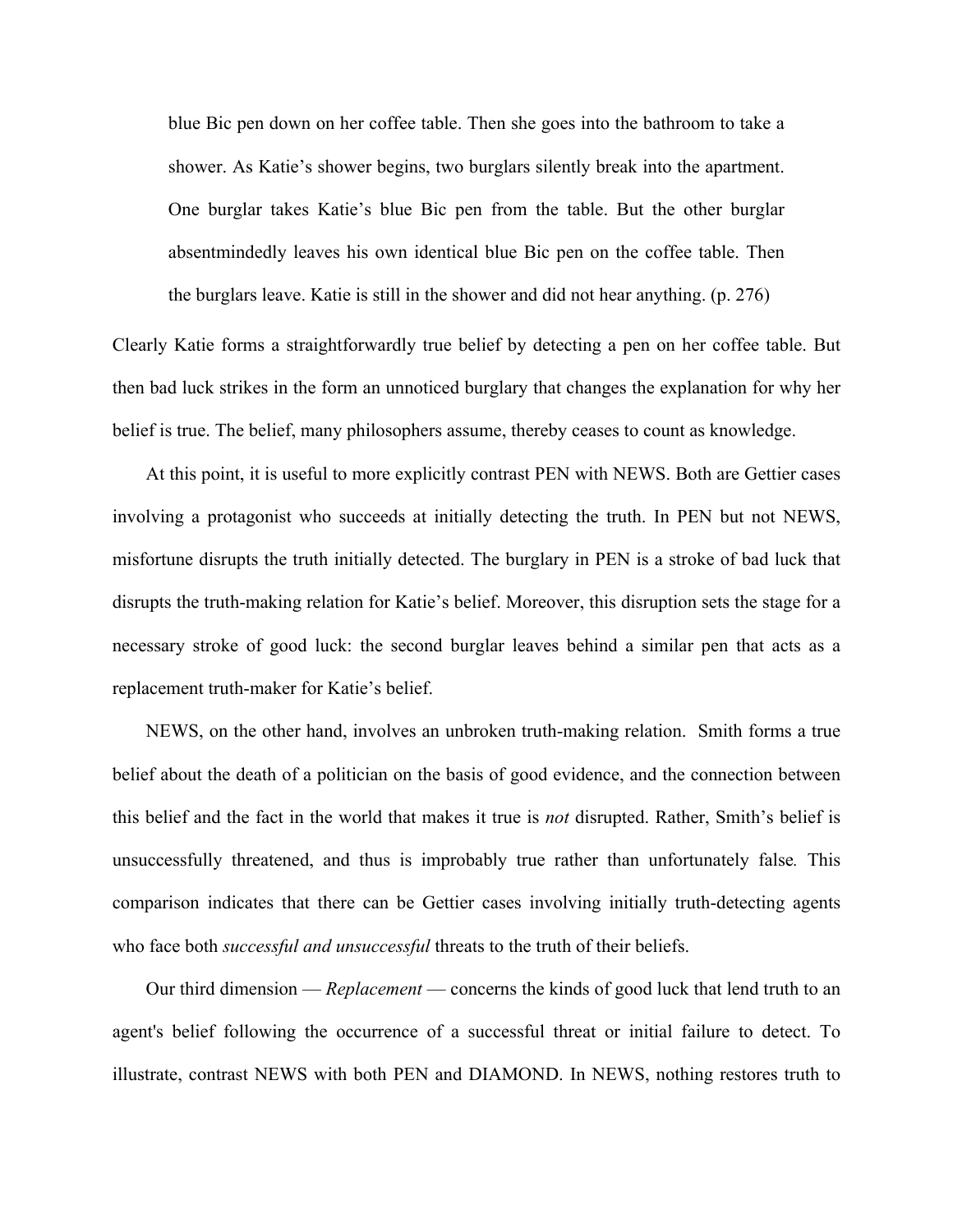Smith's belief, because nothing disrupts the relation between Smith and the fact in the world that makes his belief true in the first place. In PEN and DIAMOND, by comparison, something happens at the end of each story that makes the protagonist's otherwise false belief turn true. Moreover, the nature of this turn differs across the two cases. In PEN, the backup-truth maker is very similar to the thing that made Katie's belief true to begin with; the burglar leaves a replacement pen of the same type as Katie's original in roughly the same location. In DIAMOND, by comparison, what actually makes Emma's belief true is quite dissimilar from what she takes to make her belief true. The diamond in her coat pocket has been there for decades, while the fake diamond on which she bases her belief has only been there for a few seconds. So intuitively, the difference between the actual and perceived explanations of the truth of the protagonist's belief is greater in DIAMOND than in PEN. Thus, the similarity of the backup truth-maker to the state of affairs on which the belief is based is greater in PEN than it is in DIAMOND. This final dimension – *Replacement* – thereby also captures an important aspect of Gettier case structure.

As a final illustration of the application of our three dimensional framework, consider the following adaptation of a case from Gettier's (1963) original paper:

(BARCELONA) Smith has strong evidence that Jones owns a Ford. Smith has another friend, Brown, of whose whereabouts he is totally ignorant. On the basis of his evidence about Jones, Smith accepts the proposition that "Either Jones owns a Ford, or Brown is in Barcelona," even though he has no idea where Brown is. It turns out that Jones does not own a Ford and is presently driving a rented car. However, by the sheerest coincidence and entirely unknown to Smith, Brown is traveling in Barcelona. (Turri, Buckwalter, & Blouw, *in press,* adapted from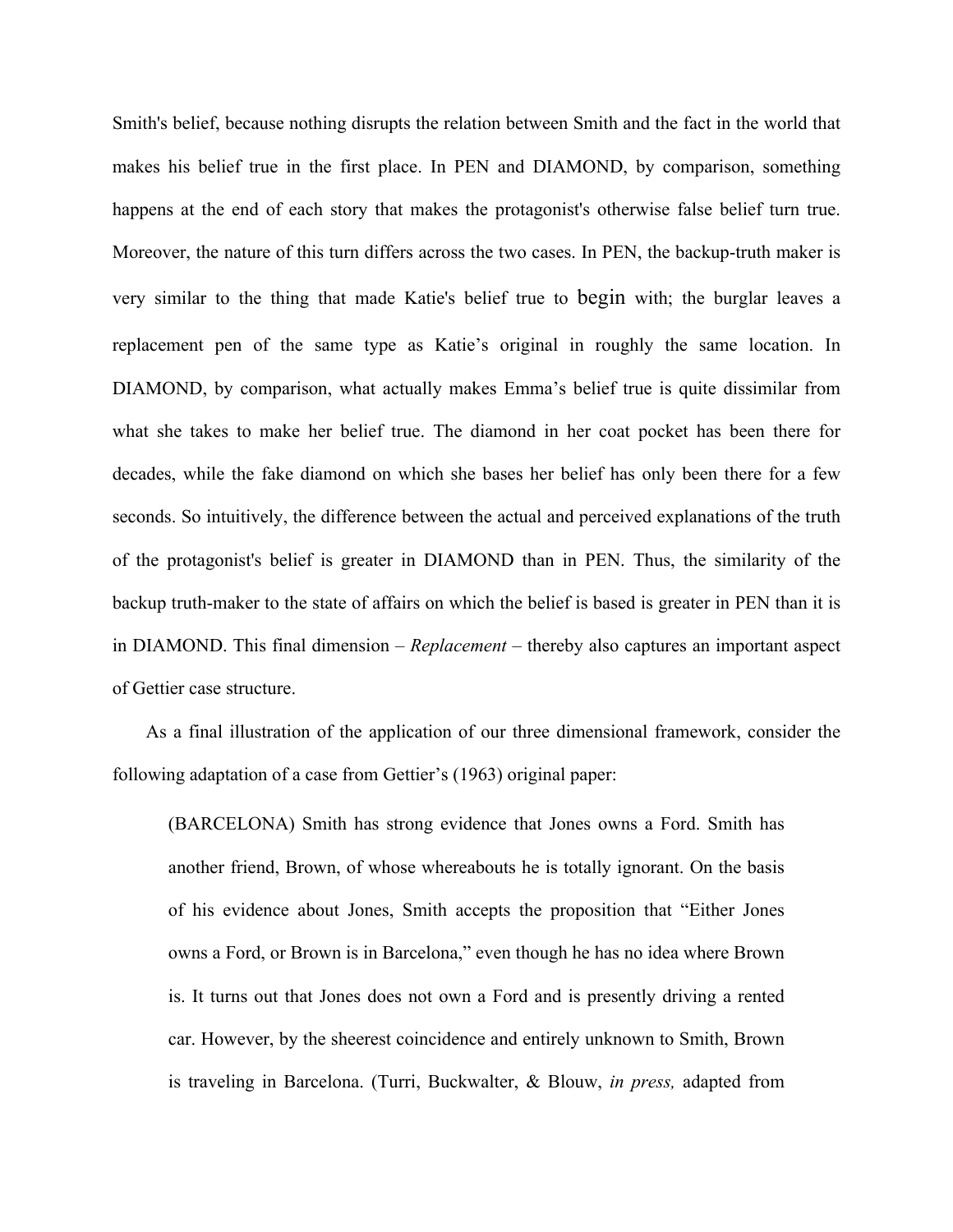Gettier, 1963, pp. 122-3)

This case admits of a straightforward analysis within our three dimensional framework. Smith has failed to detect the truth, because Jones does not in fact own a Ford. However, there is a replacement truth-maker in the form of Brown's improbable presence in Barcelona, and this replacement truth-maker is highly *dissimilar* to what Smith took to be true when forming his belief (in contrast to a case like PEN).

Overall, the structure of this case can be summarized in terms of the following configuration: *No Detection + Dissimilar Replacement.* Comparable analyses of cases like PEN, DIAMOND, and NEWS can be given, and in the next section, we examine the range of possible such analyses to produce a clearly organized taxonomy of case types.

# *3. A Taxonomy of Case Types*

As a baseline for comparison, it is helpful to first configure the three dimensions to correspond to ordinary instances of perceptual knowledge.

*Knowledge - Detection* W*ithout Threat.* An agent perceptually detects the truth and there is no salient threat to the truth of her judgment.

Next, by simply introducing the threat of disruption into the formulation, we can obtain a structure of the kind found in NEWS:

*Gettier Category 1 - Detection with Unsuccessful Threat.* An agent perceptually detects the truth, and there is a salient but failed threat to the truth of her judgment.

Moreover, by introducing both a successful threat and a replacement truth-maker, the case structure evident in PEN emerges: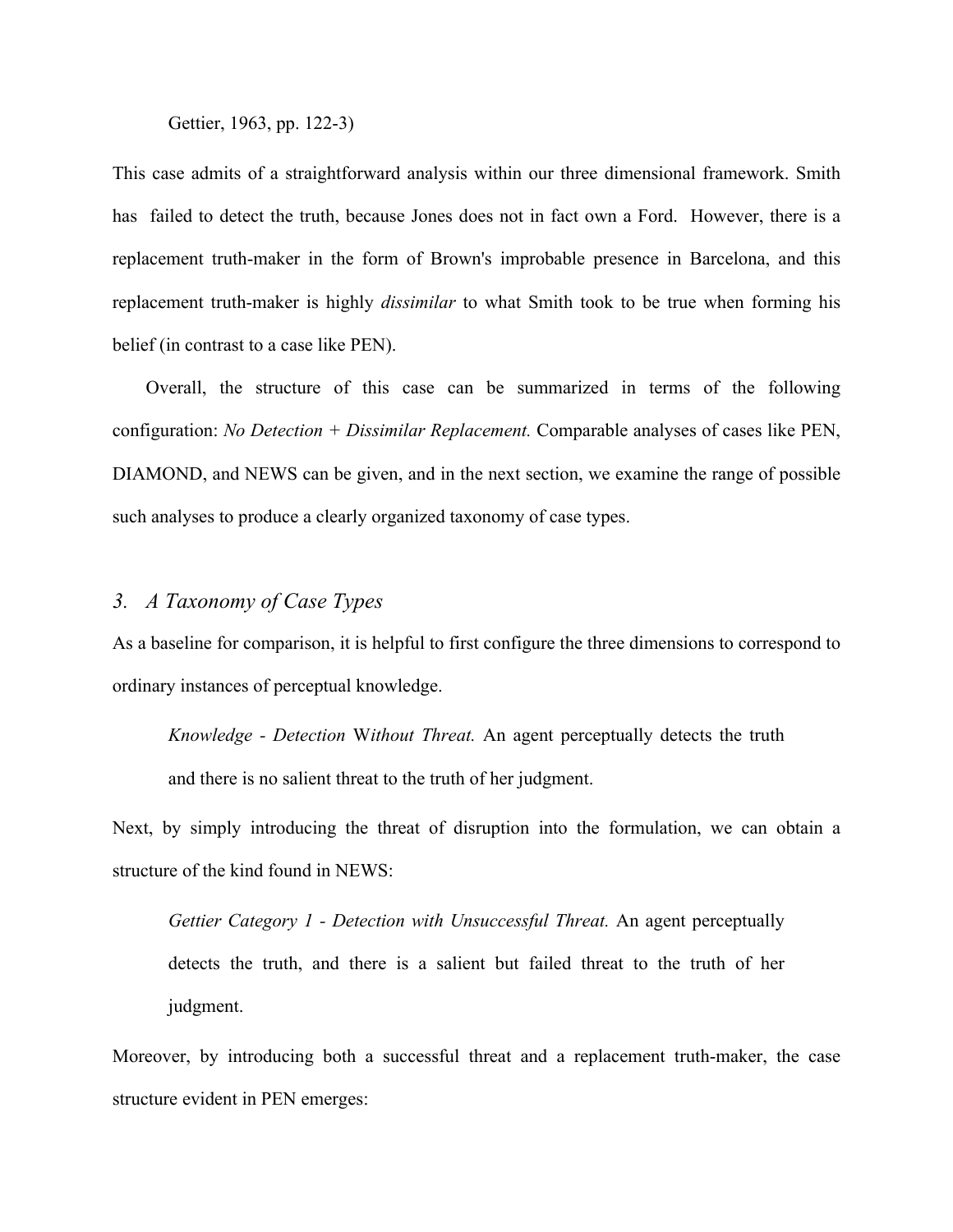*Gettier Category 2 - Detection + Successful Threat + Similar Replacement.* An agent perceptually detects the truth, there is a salient and successful threat to the truth of her judgment, and a replacement truth-maker that is similar to the original truth-maker is present.

Allowing for the possibility of the dissimilar form of replacement illustrated in DIAMOND, there is one further Gettier variant involving an agent who initially detects the truth:

*Gettier Category 3 - Detection + Successful Threat + Dissimilar Replacement.*  The agent perceptually detects the truth, there is a salient and successful threat to the truth of her judgment, and a replacement truth-maker that is dissimilar to the original truth-maker is present.

The rest of the taxonomy comprises categories involving an initial failure to detect the truth. These categories correspond more closely to the structure of Gettier's (1963) original thought experiments.

*Gettier Category 4 – Failure to Detect + Similar Replacement.* The agent fails to detect the truth, but her judgment is nonetheless made true by a state of affairs similar to what she based her belief on.

A slight change to the restoration variable yields the structure of BARCELONA, wherein the backup truth-maker is highly dissimilar to the state of affairs upon which the agent forms her belief:

*Gettier Category 5 – Failure to Detect + Dissimilar Replacement.* The agent fails to detect the truth, but her judgment is nonetheless made true by a state of affairs similar to what she based her belief on.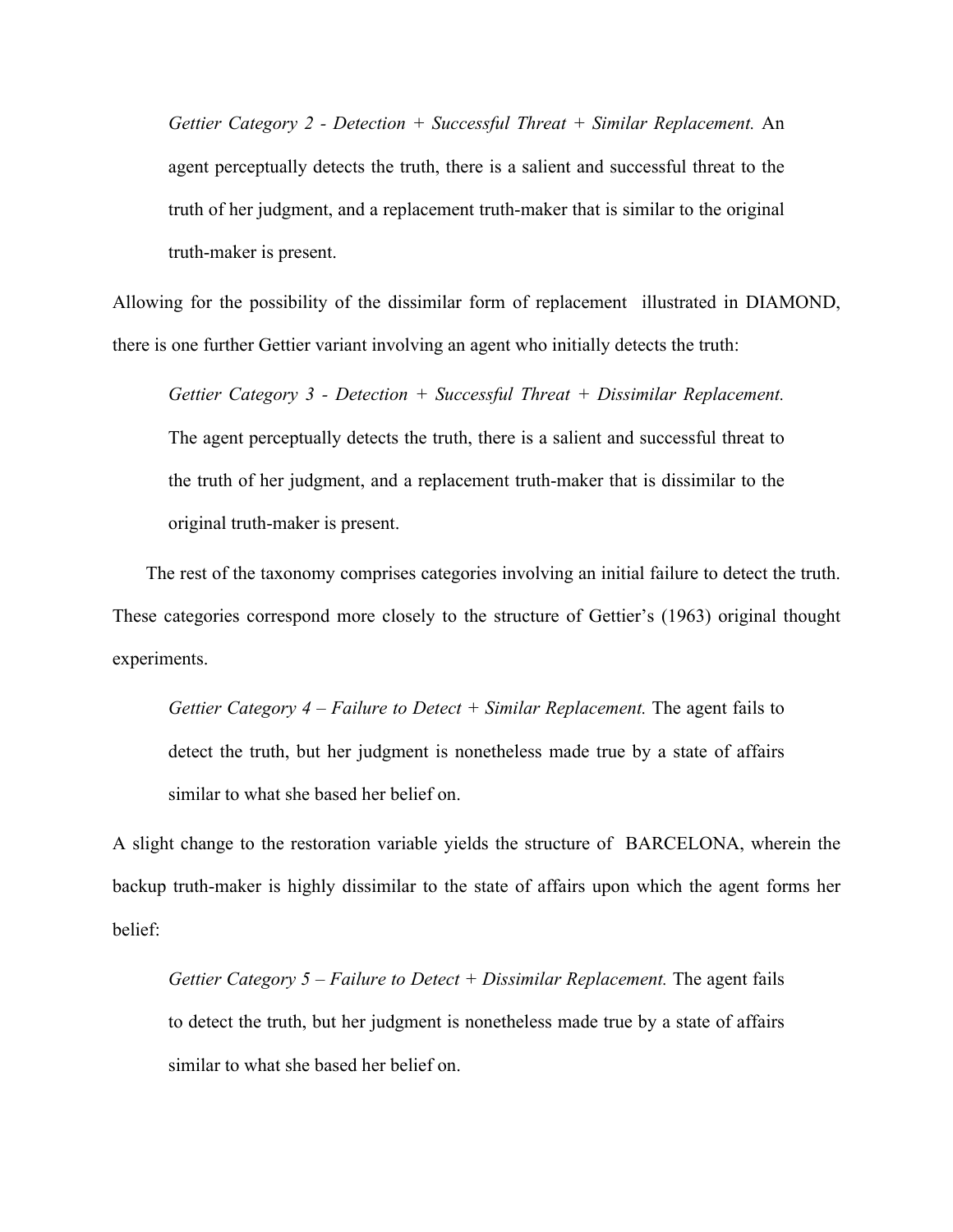Last of all, taking restoration out of the picture entirely generates a case structure that corresponds to paradigmatic instances of ignorance:

*Ignorance – Failure to Detect + No Restoration.* The agent fails to detect the truth, and nothing makes her judgment true.

It is worth observing that each category structure just described stems from a simple variation on the category structure that precedes it. Thus, the taxonomy can provide an approximate measure of the structural similarity between a given Gettier case category and paradigmatic instances of knowledge and ignorance. Category 1 cases, for example, are closer to paradigmatic knowledge than Category 3 cases are. We return to these points below, as they underly a central theoretical virtue of the three-dimensional framework.

### *4. Virtues of the Taxonomy*

To motivate the idea that the taxonomy illustrates some philosophically valuable distinctions, it helps to first point out one prominent *disadvantage* to thinking about Gettier cases primarily in terms of their signature feature of a justified true belief that is not knowledge.

Put simply, a failure to differentiate amongst kinds of Gettier cases fosters terminological confusion. Consider again the difference between Gettier Category 1, which corresponds to what are known as "fake-barn" cases in the literature, and Gettier Category 5, which corresponds more naturally to Gettier's original thought experiments. If one looks at the variable settings for these categories, it becomes clear that they describe *radically* different structures. More to the point, an agent in a Gettier Category 1 case detects the truth without ever losing grasp of it, while an agent in a Gettier Category 5 case *never* grasps the truth and only possesses a true belief due to improbable luck. Intuitively, the agents are not on equivalent epistemic grounds. Yet if the term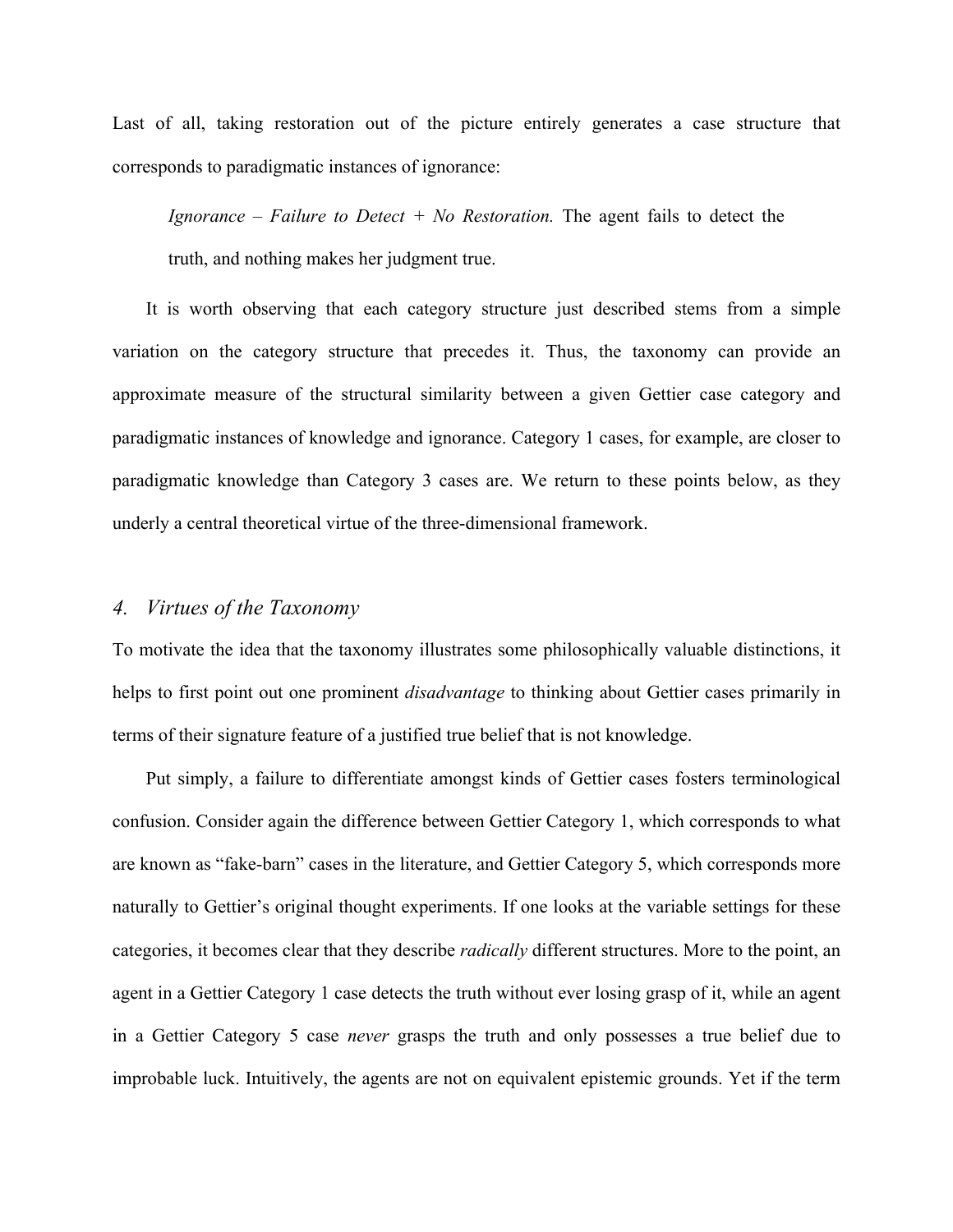"Gettier case" is used in the absence of further qualification to describe both situations, then these important differences are simply glossed over.

To turn now to the direct advantages of the taxonomy, a first one stems from wildly different results reported on "Gettier" intuitions. There has been an explosion of recent research in philosophy, experimental epistemology, and psychology on the epistemic judgments that people make about Gettier cases. But the results of these experiments are mixed. Some studies have suggested that people intuitively treat some "Gettier cases" much as they do clear cases of knowledge (Colaco et al., *in press*; Starmans & Friedman 2012). Other studies, it has been argued, suggest that people readily distinguish between "Gettier cases" and clear cases of knowledge (Nagel et al. 2013). And still further studies conclude that intuitions in Gettier cases depend on factors such as the manner in which individuals are questioned (Turri, 2013) or the involvement of normative or moral judgements in our epistemic practices (Beebe & Shea, 2013; Buckwalter, 2013; Turri, 2014).

One might conclude from this that, overall, the only thing that's obvious about "Gettier" intuitions is that they are not a unified class. Perhaps subtle structural differences in the Gettier cases used throughout this literature are responsible the variation we see in people's intuitions. Working off this suspicion, we sought to put our taxonomy to the test (Turri, Buckwalter,  $\&$ Blouw, *in press*). We presented subjects with a series of Gettier cases satisfying the structural properties of each of the above categories. We observed that our categories correspond to salient divisions in people's willingness to attribute knowledge: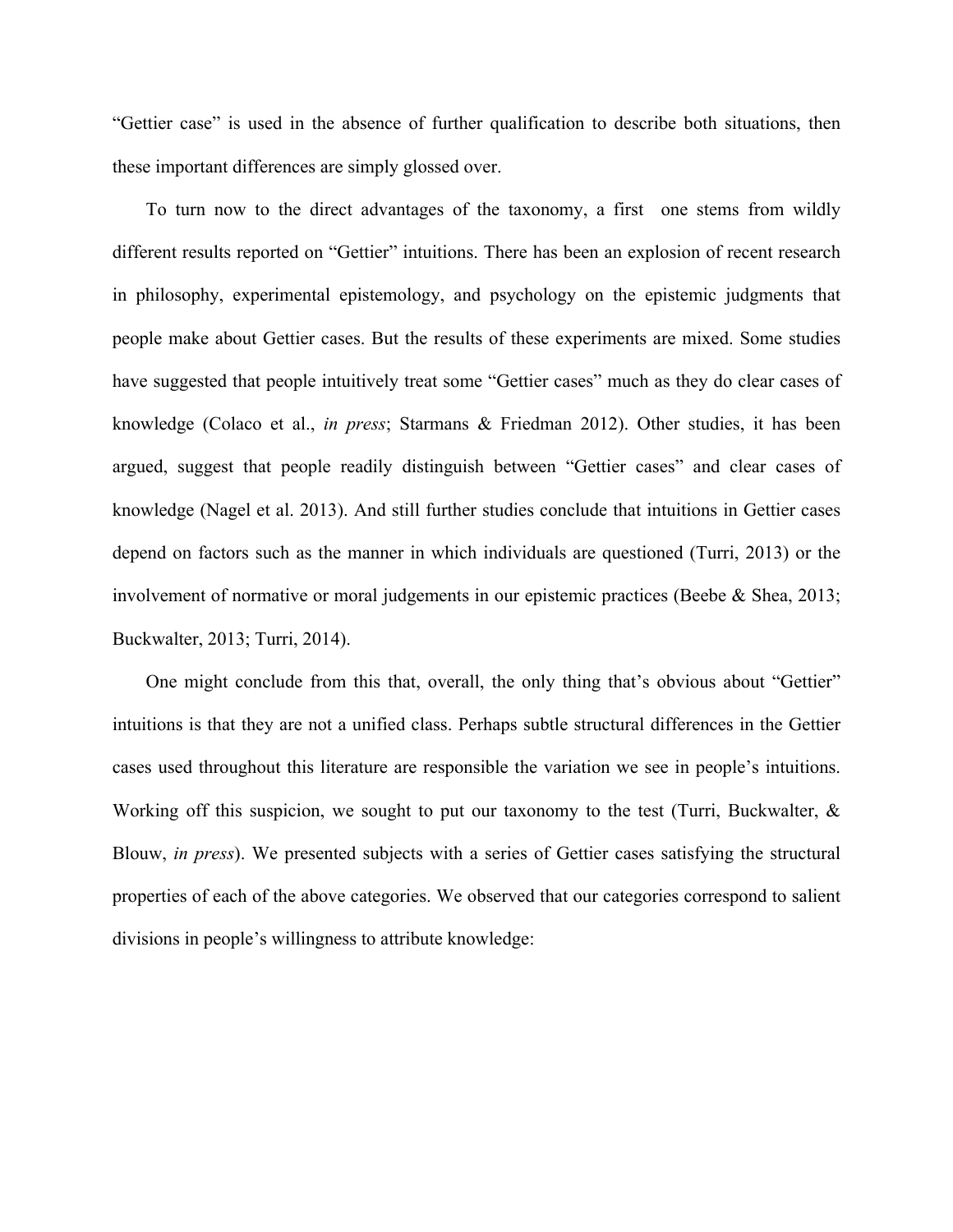

### **Percent Attributing Knowledge**

Fig. 1. Percentage of participants ascribing knowledge across five Gettier case categories (1-5) bookended by clear cases of knowledge (KN, left) and ignorance (IG, right). Except where nonsignificance is indicated, significance levels for all comparisons are at the  $p < 0.01$  level.

These findings support our observation that the three dimensional framework allows for rough measures of similarity between a particular Gettier case and uncontroversial case of knowledge or ignorance. Subjects judging a case with a Category 1 structure, for example, were much more likely to ascribe knowledge than subjects who judged a case with a Category 5 structure. And on a related note, the findings also provide interesting evidence of the psychological significance of changes to specific variables. The shift from "similar" to "dissimilar" replacement between Categories 4 and 5, for instance, results in a significant drop in knowledge attributions.

Another advantage of our framework is that it connects theorizing about Gettier cases and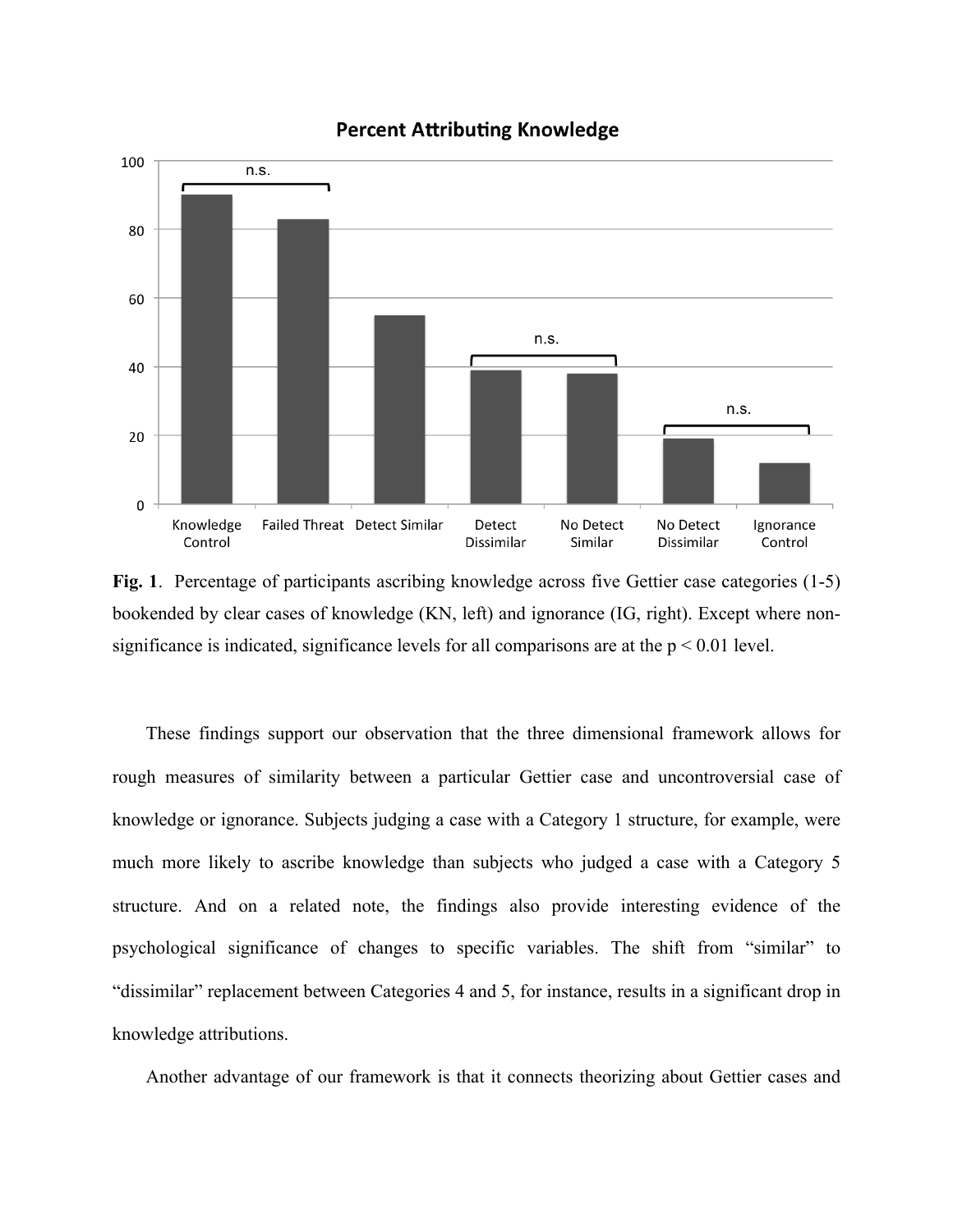epistemic luck. Valuable discussions of the nature of epistemic luck exist (e.g. Pritchard, 2005), yet current results suggest that there is much yet to be learned about luck in the context of the Gettier cases specifically. For example, Ichikawa and Steup (2012) note in a recent review of anti-luck conditions on knowledge, "Whether a belief is true by luck, presumably, comes in degrees — just how much luck does it take to be inconsistent with knowledge?." In addition to this remark, they note the importance of documenting the *kinds* of luck that are inconsistent with knowledge. Both issues stand in need of a great deal of clarification, and our taxonomy provides a fruitful framework for doing so. In particular, the taxonomy helps clarify the candidate configurations of *kinds* and *degrees* of luck from which a correct account of the relationship between knowledge and luck can be drawn. We do not propose that the specific taxonomy we proposed is definitely correct in all its details, nor do we propose that it definitely identifies all the relevant forms of luck. Nevertheless, we do propose that a framework of this sort is required to clearly formulate a theory of epistemic luck. For example, we need a framework that helps makes sense of the fact that knowledge *is* ruled out by bad luck in the form of failures to detect the truth, but *need not* be ruled out by bad luck in the form of a failed threat to disrupt an already detected truth.

Our framework also offers an interesting way of connecting modal considerations to the evaluation of luck in Gettier cases. Distinguishing between similar and dissimilar replacement, for instance, can be thought of as distinguishing between scenarios in which nearby and distant possible worlds are worlds in which the agent's beliefs constitute knowledge: much more would have to change in the dissimilar scenario than in the similar scenario in order for the agent's belief to uncontroversially count as knowledge. Thus, there is a natural modal explanation for why cases with dissimilar replacement intuitively involve more epistemic deficiency than cases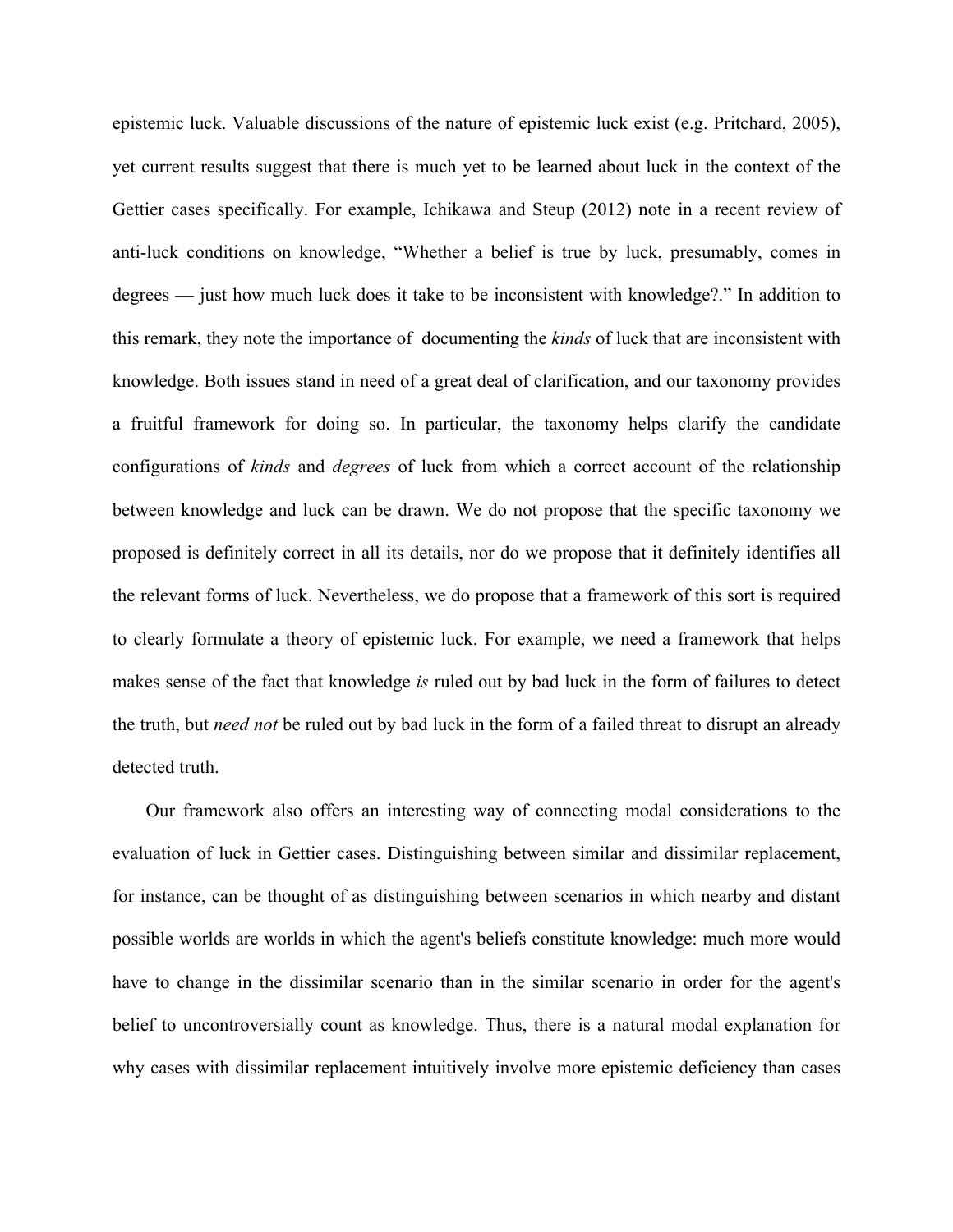with similar replacement (this intuition, recall, is born out by our empirical findings). A modal interpretation of the framework can also naturally help to frame influential theories of knowledge that appeal to modal notions like safety (e.g. Pritchard, 2005) and sensitivity (e.g. Nozick, 1981).

Similar remarks can made about the general difference that exists between cases that differ only with respect to the variable of detection: in general, those agents whose cognitive faculties do put them into contact with the truth are in closer modal proximity to possible scenarios in which their beliefs constitute knowledge than those agents whose cognitive faculties do not. Much more could be said about these issues, but for the time being, suffice it to say that our three dimensional framework both (a) avoids the terminological confusions associated with treating the class of Gettier cases in a homogenous manner, and (b) provides interesting new resources for drawing connections between discussions of luck and modality on the one hand, and discussions of Gettier cases and the Gettier problem on the other.

### *5. Moving Beyond "Gettier Cases" and "the" Gettier Problem*

Why has a convincing solution to the Gettier problem been so hard to come by? If our approach is on the right track, then the answer is simple: because it isn't just one problem. The fact that "Gettier cases" vary along multiple structural dimensions indicates that different Gettier case types pose different challenges to our understanding of the conditions under which knowledge is possible. The challenge posed by NEWS, for example, is simply *not the same* as the challenge posed by BARCELONA. Moreover, being a "Gettiered subject" is consistent with being viewed both as clearly knowing *and* clearly not knowing. These observations indicate that the only generalization that applies to all "Gettier cases" is that they might pose challenges of one sort or another to the generation of a plausible theory of knowledge. And this, needless to say, is quite a weak and unenlightening generalization. Future work on "the" Gettier problem should first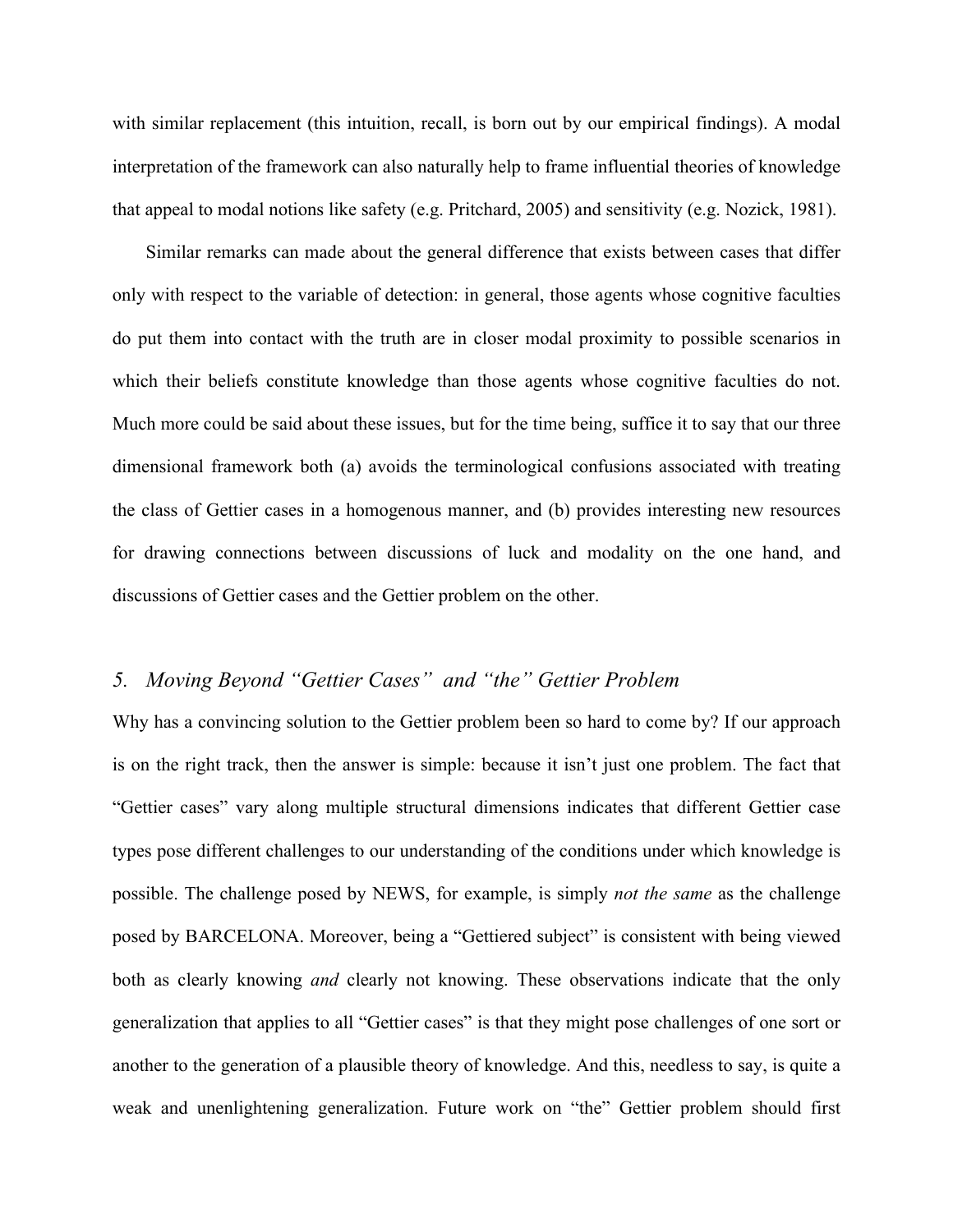specify precisely which kind of case is at issue.

The fundamental point here should be clear: *there is no one thing that counts as a Gettier case* and, thus, there is also no one thing that counts as the Gettier problem.

There are two main reasons to abandon the notion of a "Gettier case." First, it lacks predictive value. The fact that something is a "Gettier case," as that term has come to be used, is consistent with its being overwhelmingly judged knowledge and overwhelmingly judged ignorance. Second, the nominal category "Gettier case" lacks explanatory value. Different Gettier subjects lack knowledge for different reasons. Calling something a "Gettier case" doesn't illuminate which epistemically significant factors are at work.

We modestly propose that continued use of the category "Gettier case" ("Gettier problem," etc.) is not only theoretically useless, but also detrimental to progress in epistemology. To make continued progress on the important issues highlighted by Gettier's work, we need a clearer understanding of the structural differences among the various cases that go by his name, and the attendant consequences for knowledge judgments. Our proposed replacement of the notion of a "Gettier case" with a more graded taxonomy of case types is an attempt to promote progress of just this sort.

*Acknowledgments* — For helpful feedback and discussion, we thank Angelo Turri. This research was supported by the Social Sciences and Humanities Research Council of Canada and an Early Researcher Award from the Ontario Ministry of Economic Development and Innovation.

### **References**

Buckwalter, W. (2013). Gettier Made ESEE. *Philosophical Psychology* 27.3: 368-383.

Colaco, D., Buckwalter, W., Stich, S., & Machery, E. (2014). Epistemic intuitions in fake-barn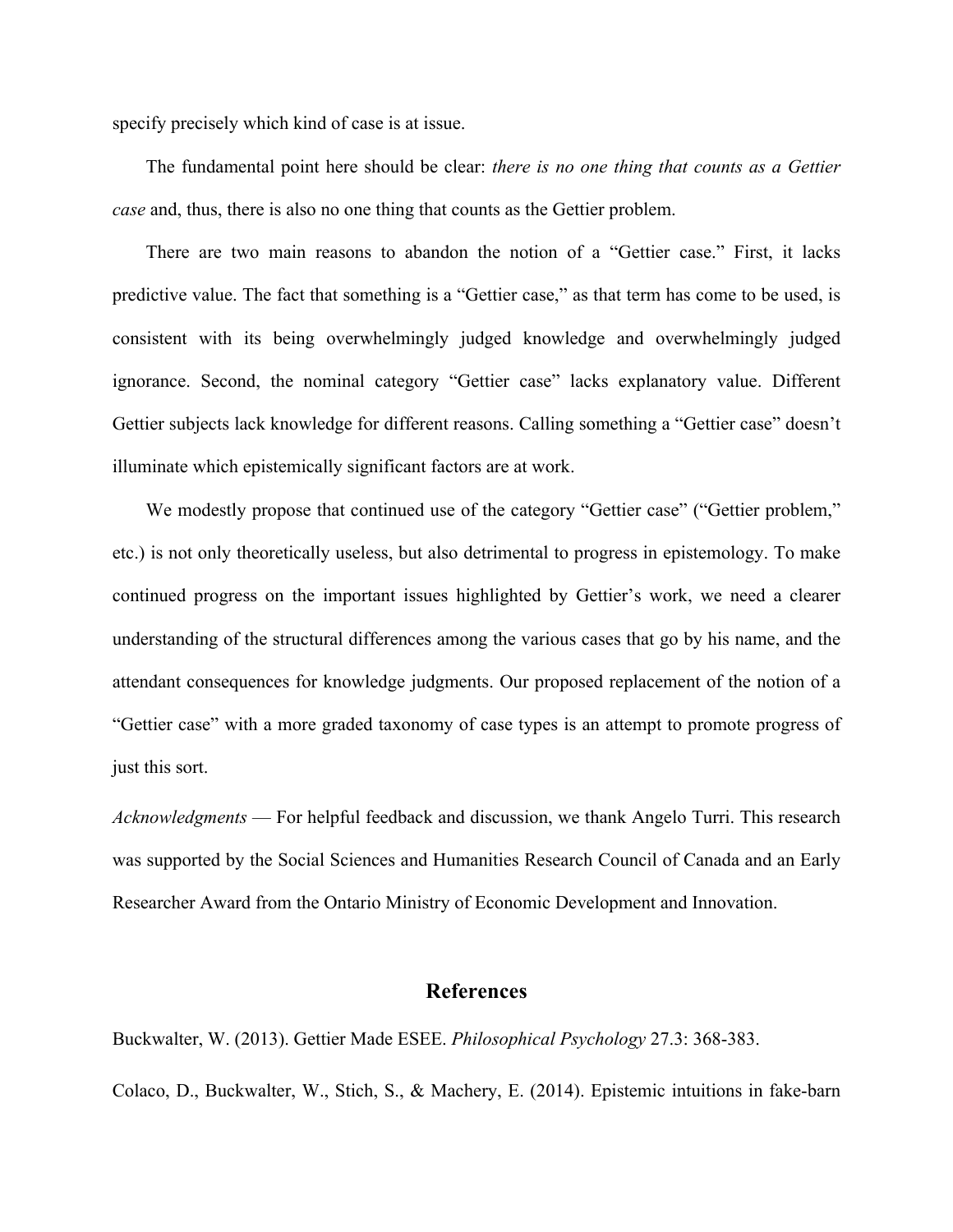thought experiments. Episteme, 11(02), 199–212. doi:10.1017/epi.2014.7

Gettier, Edmund. 1963. "Is Justified True Belief Knowledge?" *Analysis* 23.6: 121–3.

Goldman, Alvin I. 1979. "What Is Justified Belief?" In *Justification and Knowledge*. Ed. George Pappas. Dordrecht: Reidel.

Harman, Gilbert. 1973. *Thought*. Princeton: Princeton University Press.

Ichikawa, J. & Steup, M. (2012). The analysis of knowledge. In E. Zalta (ed.). *The Stanford Encyclopedia of Philosophy.* URL =

http://plato.stanford.edu/cgi-bin/encyclopedia/archinfo.cgi?entry=knowledge-analysis

- Lycan, W. G. (2006). The Gettier problem problem. In S. Hetherington, Epistemology futures (pp. 148–168). Oxford: Oxford University Press.
- Nagel, J., San Juan, V., & Mar, R. A. (2013). Lay denial of knowledge for justified true beliefs. Cognition, 1–10. doi:10.1016/j.cognition.2013.02.008
- Nozick, Robert. 1981. *Philosophical Explorations*. Cambridge, MA: Harvard University Press.
- Pritchard, D. (2005). *Epistemic Luck*. New York : Oxford Uni-versity Press.
- Shope, R. (1983). *The Analysis of Knowledge: A Decade of Research.* Princeton, New Jersey: Princeton University Press.
- Turri, John. 2011. Manifest Failure: The Gettier Problem Solved. *Philosophers' Imprint* 11.8: 1– 11.
- Turri, John. 2012. In Gettier's Wake. In S. Hetherington (Ed.) *Epistemology: The Key Thinkers.* Continuum Press.
- Turri, J. (2013). A conspicuous art: putting Gettier to the test. *Philosophers' Imprint*, 13(10), 1–